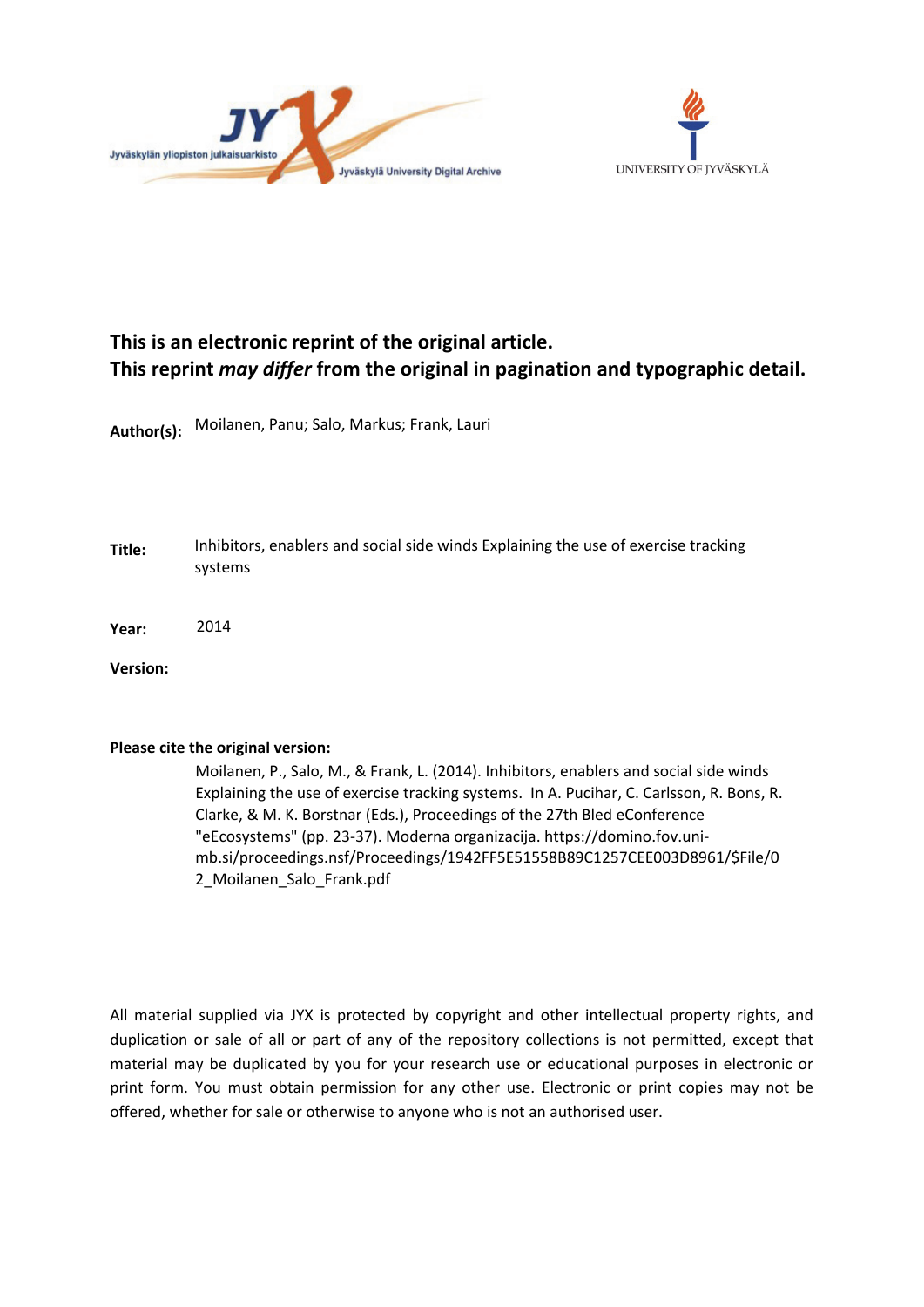#### **27th Bled eConference**

#### **eEcosystems**

June 1 - 5, 2014; Bled, Slovenia

## **Inhibitors, enablers and social side winds** *Explaining the use of exercise tracking systems*

#### **Panu Moilanen**

University of Jyväskylä, Finland panu.moilanen@jyu.fi

#### **Markus Salo**

University of Jyväskylä, Finland markus.t.salo@jyu.fi

#### **Lauri Frank**

University of Jyväskylä, Finland lauri.frank@jyu.fi

#### **Abstract**

*There has been a vast research interest in exercise tracking systems as they are hoped to boost motivation for exercise and thus improve users' health. However, research activity on actual use and experiences on using such systems has been mild: one has been more interested in the consequences of use than the use itself. To address this gap, we report a study, in which we examined the use of exercise tracking systems (i.e. physical devices with connected services and information systems) in their contexts of use. The study was based on diary data collected in Finland. Analysis of the data was based on a framework describing various techno-determinant inhibitors and enablers of technology use. Our study showed that the use could not be described by techno-deterministic factors only. Therefore, as a theoretical contribution, to capture the whole diversity of exercise tracking systems use, we supplemented the framework with two new categories, social and self. The results are discussed in the light of motivational factors of technology use, social participation and the evolving role of information technology as it comes pervasive and ubiquitous. Exercise tracking system providers may utilise our context-specific findings to improve their products and services.*

**Keywords:** Inhibitors, enablers, social, sport technology, technology use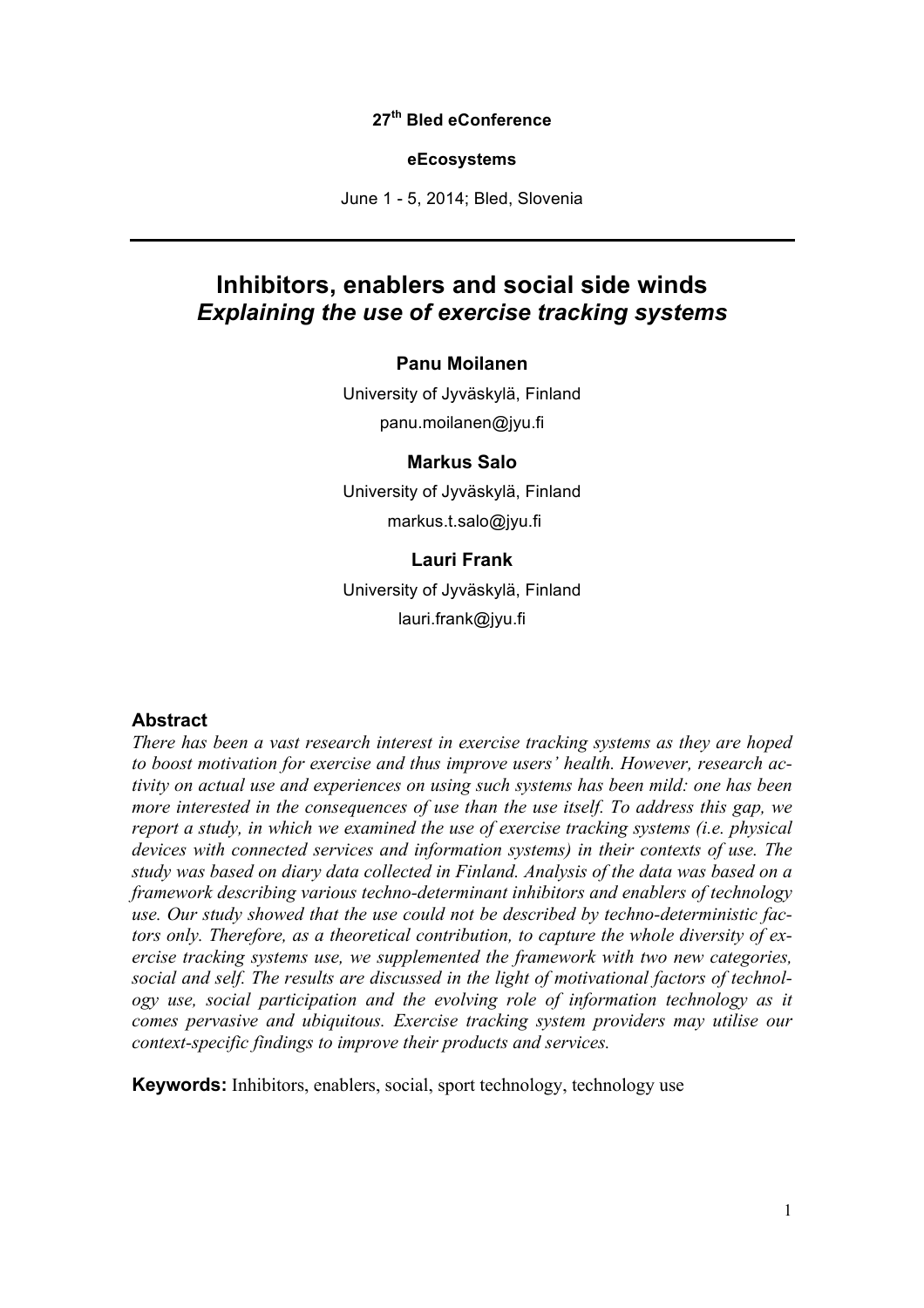# **1 Introduction**

Changes in work and everyday life have had a substantial effect on the physical activity and exercise habits of people in western societies: the level of physical activity of individuals has dropped drastically over the past twenty years. As work as such has changed, more and more people work sedentary and even the leisure time is dominated by sitting: one is often spending time sitting in front of a television or a computer. Thus, researchers have started to talk about sedentary lifestyle. (Matthews et. al. 2008, Juutinen-Finni 2010.) These changes in the way of life can be seen in the physical fitness of individuals as well: according to extensive population studies, it has decreased substantially e.g. in Finland. The level of physical activity and general physical fitness of Finns are forecasted to deteriorate also in the future. (Heiskanen et. al. 2011.) This development is considered extremely alarming, as poor physical fitness and low levels of physical activity are connected with many health risks, e.g. cardiovascular diseases and musculoskeletal disorders, which in turn lead to extremely high spending in health care (Borodulin 2006).

Because of its importance from the points of view of both public health and finance, promoting physical activity has become one of the key activities in western societies. By encouraging people to be more physically active, one hopes to prevent or at least diminish the threatening health problems and associated health care costs.

(Post)modern western societies are characterised by the ubiquitous use of technology physical activity being no exception. As well the intentional sport and exercise as everyday physical activities are nowadays quite often accompanied by technology: various monitoring devices (heart rate monitors, activity bracelets, mobile fitness apps…) and digital services connected to them are widely used as a part of the sport experience. By now, prior studies on these exercise tracking technologies have focused either on their use in measuring the level of actual physical activity (mainly for research purposes) or on their motivational role adding individuals' adherence to general guidelines on desired amount of physical activity (cf. e.g. Butte, Ekelund & Westerterp 2012 or Bravata et. al. 2007). This kind of focus is easy to understand considering the afore-mentioned goals of promoting physical activity for health reasons.

Earlier, we have researched the usage intentions and demographic variables explaining the use of exercise tracking devices (Makkonen, Kari, Frank & Moilanen 2012a; Makkonen, Kari, Frank & Moilanen 2012b; Makkonen, Kari, Frank & Moilanen 2012c). However, it is at least equally important to understand the previously uncovered reasons why individuals choose to use – or not to use – exercise tracking systems. To address this gap in research, the aim of this study is to find out, how these technologies are used in the actual contexts of use and what kind of experiences and feelings are connected to their use. It is also important to consider the fact that devices do not alone comprise a technology in use, but it is rather a system. Therefore, we opted for using the concept of *exercise tracking system*, with which we want to emphasise the fact that the physical device being used is only a part of a larger system delivering the benefit the user is seeking. In our view, the physical devices can be seen as distribution mechanisms for the benefits and services as suggested by Vargo and Lusch (2004) in their seminal work on service-dominant logic. Simultaneously they are, however, complicated technological creations with substantial abilities to serve – but also e.g. to irritate – the user.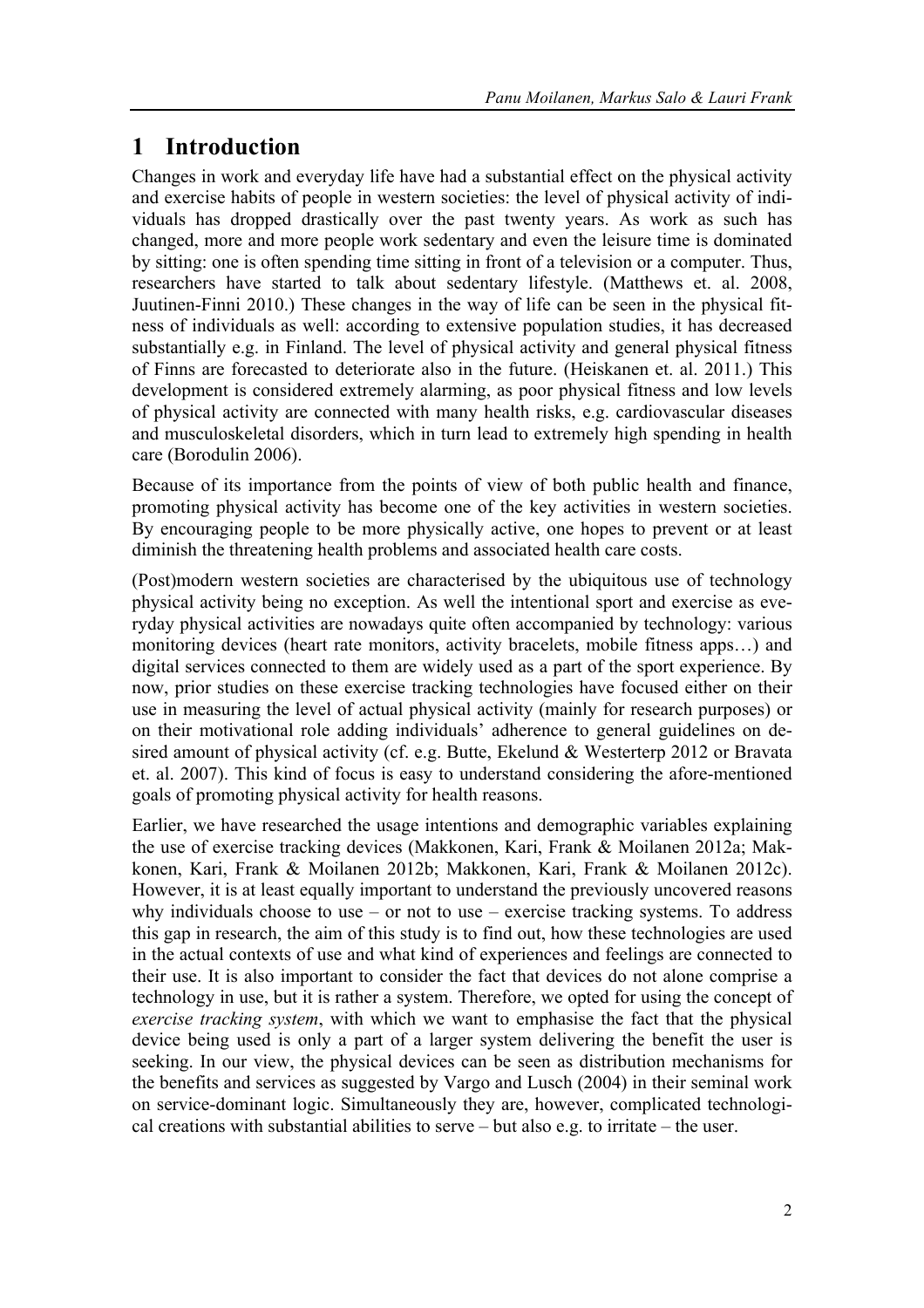In this article, we present the results of a study, for which we recruited a group of people to use an exercise tracking system (consisting of a Suunto Ambit 2 wristop computer and a sports community called Movescount (for more information on Movescount, see Malinen & Nurkka (2013)) for a limited period of time. Our aim was to understand the technology use at the level of an individual: what are the factors promoting or preventing the use of such systems? As a theoretical contribution, we extend previous frameworks regarding inhibitors and enablers of technology use and provide new context-specific knowledge on exercise tracking systems use. For practical implications, our results assist exercise tracking system providers in finding ways to promote their use and to refine them to true persuasive technology tools (cf. Fogg 2003, 32) and in that way to increase the physical activity level of individuals and help them in their quest for better health.

# **2 Theoretical Background**

In our research, we see exercise tracking systems as IT-artefacts – as man-made pieces of technology with some information processing and mediating capabilities (Sjöström  $\&$ Goldkuhl 2009). The system consisting of the actual physical device, the service available on the web and the computer systems behind all this can also be seen as an information system built in order to satisfy the desires of the system user (the individual engaged in exercise to be tracked), and therefore we decided to refer to the information systems science when considering theoretical background for our study.

There is a long and solid tradition on theorising the adoption and use of technology and information systems, and a vast amount of theories explaining this phenomenon exists. These theories can be divided into two categories according to whether they are based on technological determinism or social constructionism.

In hard technological determinism, technology is seen as an independent actor, which is created autonomously as a consequence of actions of its developers, and it enters a social system from outside. After this entrance, one is no longer interested in its further development within a system. Best-known examples of hard technological determinism are the diffusion of innovations theory by Rogers (1962) and technology acceptance model by Davis (1989). Soft technological determinism recognises the social consequences of introducing technology into a social system, but one believes that they can be controlled by the developer both at technical and at social level (Markus & Robey 1988). In other words, technology is determined by its developers, and technology has an effect on its users (Orlikowski 1992).

Theories based on social constructionism (originally Berger 1967) abandon the basic assumption of technology being the catalytic factor itself. Instead, they see technology and its development, adoption and use being intertwined with the social system. Examples of theories on this field are a model known as SCOT (social construction of technology, Pinch & Bijker 1984) and the model of social shaping of technology (Williams & Edge) 1996).

## **2.1 Inhibitors and enablers**

In theories describing information system success, emphasis has been on technodeterminant factors. One of the best-known models of information system success was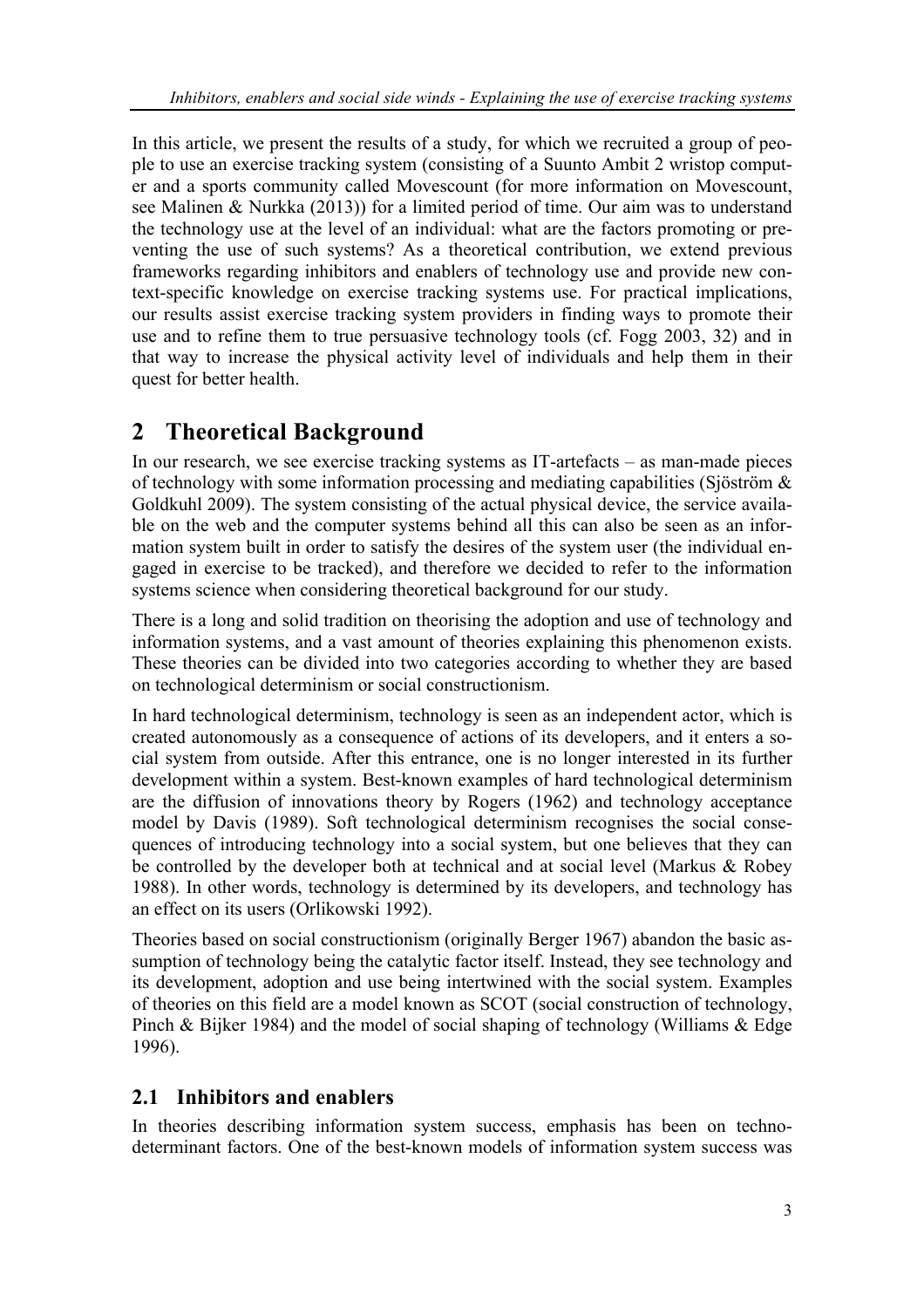developed and updated by Delone & McLean (1992, 2003). The latest version of the model (DeLone & McLean 2003) identifies six success factors (system quality, information quality, service quality, use, user satisfaction and net benefits) based on 90 empirical studies examined and the results summarised.

Cenfetelli and Schwarz (2011) point out that just as Delone & McLean's model (1992, 2003), all dominant theories on technology adoption and use are focusing exclusively on the factors affecting positively on the adoption and use decisions. They refer to these factors as *enablers* and emphasise that to fully understand the phenomenon of the technology use, one has to pay attention to the factors inhibiting technology acceptance as well. These factors are referred to as *inhibitors*.

To test the role of inhibitors, Cenfetelli and Schwarz (2011) interpreted the DeLone & McLean (1992, 2003) model to present six enablers, of which three are connected to system and three to information, and defined the corresponding inhibitors. The enablers connected to system ("user's evaluation of the technical capabilities of the system and its usability") are reliability, flexibility and responsiveness, whereas enablers connected to information ("user's evaluation of the system's conveyance of semantic meaning and/or communication of knowledge) are accuracy, currency and completeness. The inhibitors defined by Cenfetelli & Schwarz (2011) based on a series of empirical studies are system-dependent inhibitors intrusiveness, effort redundancy and process uncertainty. Information-dependent inhibitors are respectively information overload, irrelevant requests for information and deceptiveness. For the definitions of these inhibitors, see Table 1 in section four (Results).

The framework suggested by Cenfetelli and Schwarz (2011) can be considered technodeterminant as it in no way refers to the social aspects of technology or information systems use. We wanted to assess its appropriateness and potentially extend it in the case of exercise tracking systems, which are used in the personal sphere of life normally tightly connected to the context of use and the social world of the user.

# **3 Methodology**

### **3.1 Approach and methods**

Our study can be defined as a diary study based on phenomenographic approach – as Limberg (2000) has put it: we had human experience as our research object. Diary study as a method was selected, because it is able to provide more authentic information on human-technology relationships and technology use *in situ* (e.g. experiences and feelings), as the so-called presentation effects (i.e., participants may act differently because of the presence of the researcher) are diminished (Carter & Mankoff 2005). Since users were free to report the experiences of their choice, it is likely that they have reported experiences and incidents with especially strong meaning from their point of view. This brings our study to the direction of critical incident technique (CIT) originally presented by Flanagan (1954). Our study also presents some of the methodological strengths generally associated with CIT: 1) we believe to have captured issues that might have been missed with other methods as responses were not forced to a predetermined perspective or framework, 2) the users have reported their experiences in their own words without being restricted to any specific model or set of terminology and 3) we have accessed us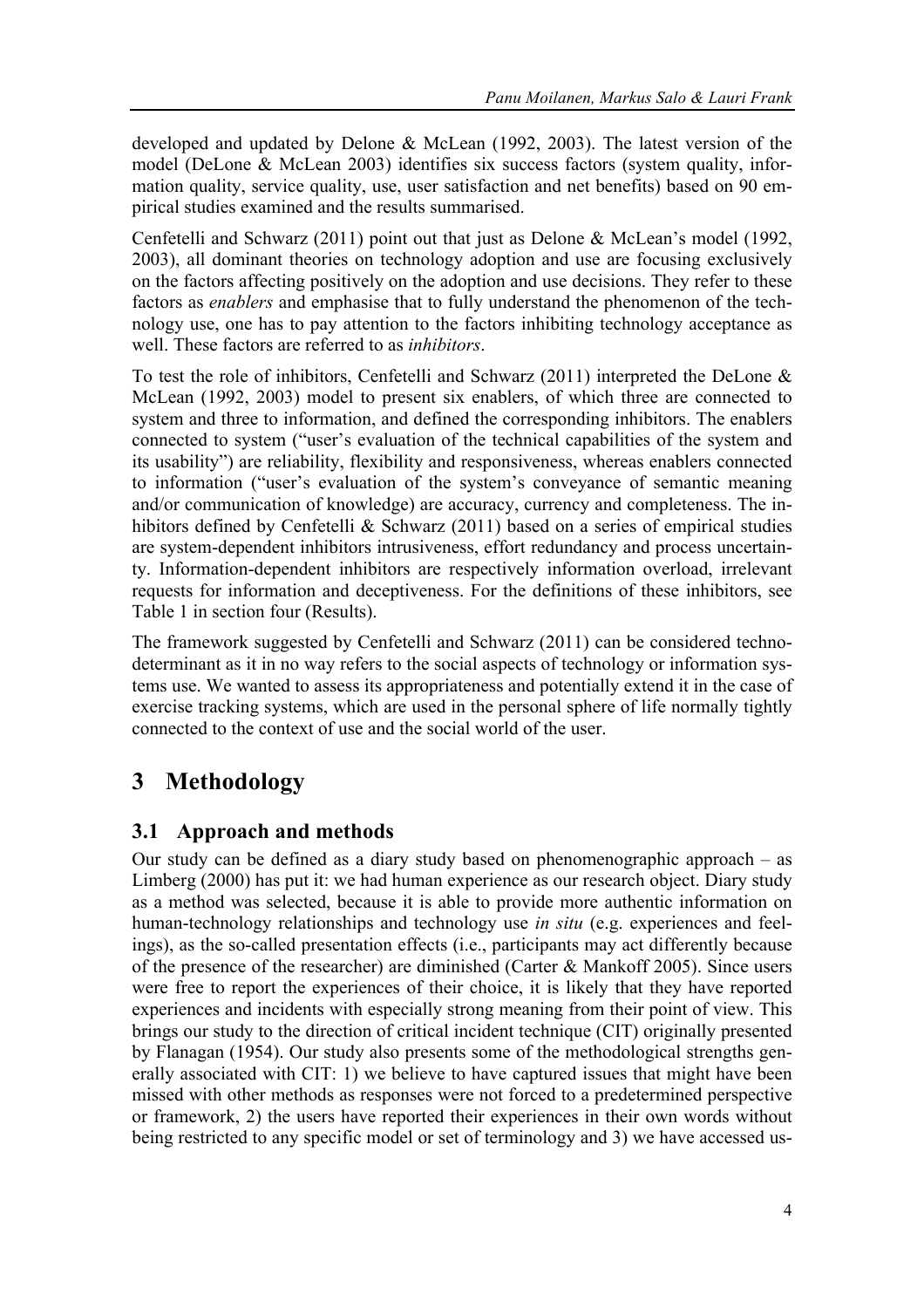ers' actual (though reported) behaviour versus prospective and ideal behaviour (Gremler 2004; Holloway & Beatty 2008; Serenko & Stach 2009).

#### **3.2 Participants and data collection**

The voluntary participants (five men and five women with various exercise backgrounds) of our study were given a Suunto Ambit 2 –wristop computer with the instructions and other material they would have got if they had acquired the product at a shop by themselves. In addition to this, they were instructed 1) to use the device and connected services regularly in real-life situations for at least six weeks and 2) to keep a diary (to take notes) of their feelings, opinions, thoughts and concrete occurrences they experience during the test use. No specific requirements for the reporting (form, length, tone etc.) were set. These written experience diaries form the research data of our study. All participants were also asked for their informed consent for the use of the information provided by them in scientific research.

### **3.3 Descriptive level analysis**

The process of qualitative data analysis was based on the NCT-model (noticing, collecting, thinking) adapted from Seidel (1998, according to Friese 2012, 228-239). In our case, the process was recursive, as we moved back and forth between noticing and collecting. We started our analysis by assessing the user-diaries by close reading them in order to preliminary determine the fit of the selected theoretical framework to be used in the analysis. During this phase, we also defined a code list based on the theoretical framework (categories of codes being enablers and inhibitors) and context-dependent attributes emerging from the data. We discovered that while the selected framework was suitable to be used as the basis for the analysis, the diaries also contained aspects, which seemed hard to be explained with the selected framework. Therefore, we opted for the possibility to use open coding as well. The systematic coding of the diaries was done with ATLAS.ti –software for qualitative data analysis. We used both the predetermined code list and open and in vivo –codes, which were used to capture the aspects not explained by the theoretical framework. Our coding system can be considered as focused coding: we only coded segments connected to adoption and use of technology omitting e.g. users' reflections on sport as such.

### **3.4 Conceptual level analysis**

After the data was coded, we started the second phase of the analysis, in which the data was seen from the perspective of the research task with the help of the selected theoretical framework. This phase can be described as deductive content analysis or theoryguided content analysis (cf. e.g. Krippendorff 2013 or Sandelowski 1995), and it consisted of iterative cycles of analysing the data by exploring the frequencies and cooccurrences of the codes, linking the codes together and analysing these linkages. As often with the deductive content analysis, the analysis framework covered only part of the aspects in the data. Therefore, we also inductively defined two new categories (in addition to enablers and inhibitors), namely *social* and *self.* Finally, we integrated our findings into a whole, which will be presented as the results.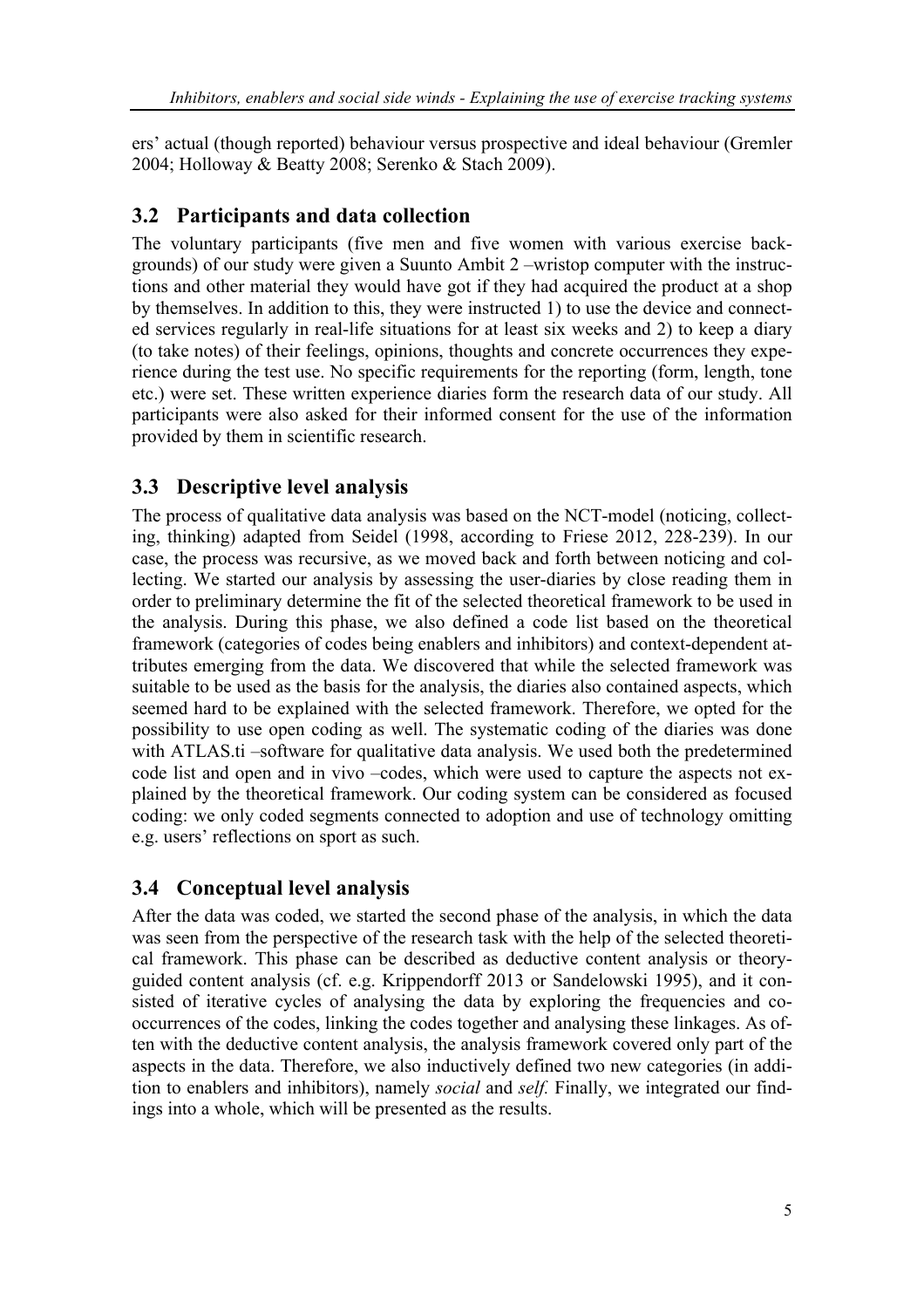# **4 Results**

As expected, the users had reported especially experiences they regarded as important or critical for their interaction with the exercise tracking system. Not surprisingly, negative experiences prevailed in the diaries. Most of them were connected to the incompatibility of own desires and functions offered by the system. Some of the negative experiences were strongly connected to the perceived usability of system: e.g., the instructions offered by the developers and manufacturers were regarded as extremely bad: they were ill structured and overwhelming in details.

## **4.1 Experiences using the system**

In the noticing –stage of the descriptive level analysis we identified the experiences on using the system and classified them to negative and positive experience in the spirit of critical incident technique. Many of these experiences were then identified to be either inhibitors or enablers found in the framework, but to give a general impression of the user data, a summary of these experiences is presented below.

The negative experiences can be summarised as follows:

- Features of the system did not correspond to the desires of the user or the user was unable to find the feature corresponding her/his desires. The desires communicated by the users were connected to 1) one's own exercise background, 2) one's self-reflection of oneself as a person engaged in physical activity and 3) one's own experience as a user of technology.
- The use of the system was associated with a substantial usability problem, which prevented the user from performing the task desired. These problems had even aroused strong emotional reactions.
- The system had malfunctioned in ways unexpected by the user. The situations were especially connected to the use in actual exercising contexts, as the system malfunctioned technically or its function did not correspond to the mental schema of the user.

The positive experiences can be summarised as follows:

- The fluent functioning of the systems and corresponding feelings of flow were quite often mentioned as sources of joy. Especially stable and reliable presentation of context specific information (such as heart rate and speed) were experienced extremely positively.
- Quite often, the system managed to take its user by positive surprise with the produced information content or features the user was not expecting.
- The aspects of fun were mentioned especially when describing the experiences with the sports community on the web: it was regarded as some sort of game or play.
- The system was also reported to be able to strengthen users' self-efficacy or motivation in exercise.

### **4.2 Framework fit – inhibitors and enablers**

As we analysed the collected data with the framework adopted from Cenfetelli  $\&$ Schwarz (2011), we found it to fit to our study only partially: not all of the experiences reported by the users could be explained by the framework. Only one of the inhibitors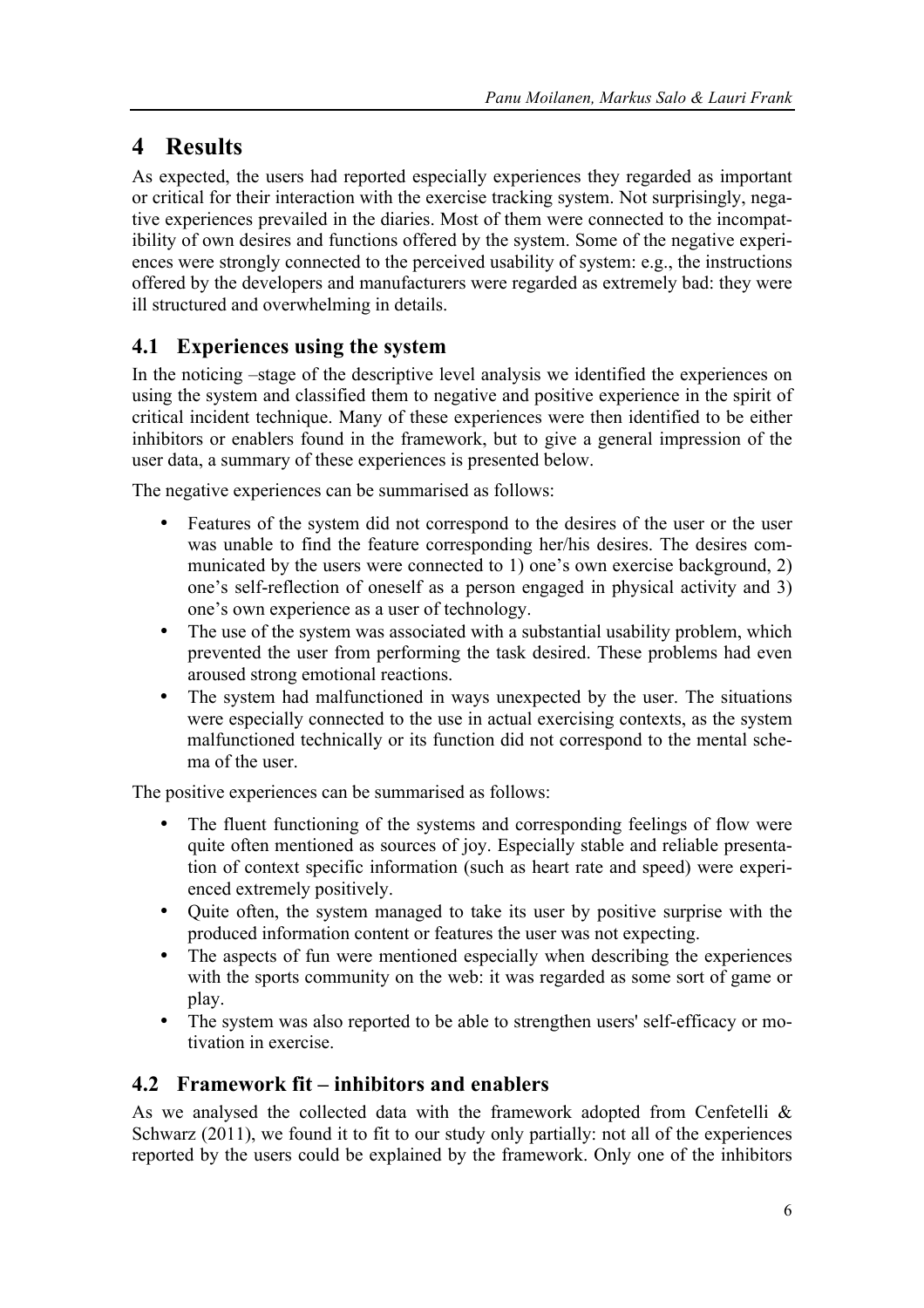(irrelevant requests for information) was not to be found in the data, whereas all the enablers could be found in the data.

Illustrative quotes from our data corresponding the components of the selected framework are presented in the Table 1 below.

| <b>Inhibitor</b>                                                                                                                                    | <b>Example</b>                                                                                                                                                                          |
|-----------------------------------------------------------------------------------------------------------------------------------------------------|-----------------------------------------------------------------------------------------------------------------------------------------------------------------------------------------|
| Intrusiveness (system)                                                                                                                              | I was orienteering. For some reason, the track-                                                                                                                                         |
| System performs tasks that were not requested                                                                                                       | ing stopped although I only wanted to mark a                                                                                                                                            |
| or expected creating a task interruption.                                                                                                           | lap. I had to pay extra attention to it during the                                                                                                                                      |
| Effort redundancy (system)<br>System requires unnecessary repetition of al-<br>ready performed steps.                                               | training.<br>My boyfriend examines the device and notices<br>that once again I've become a male weighing 75<br>kg. I had to create my profile again. (User is a<br>woman.)              |
| Process uncertainty (system)<br>User is left unsure whether the system pro-<br>cessed a request by the user.                                        | I started my swim training and pushed the<br>START-button. Everything I saw on the display<br>was the symbol for swimming. I wasn't sure, if<br>the device was tracking my swim or not. |
| Information overload (information)<br>Too much information is provided beyond the<br>user's needs resulting in perceptions of being<br>overwhelmed. | Movescount had too many options for showing<br>the data. Besides, I didn't understand many of<br>the physiological variables and they weren't ex-<br>plained anywhere.                  |
| Irrelevant requests for (information)<br>Requests for information that is irrelevant or<br>of a nature not needed for system transaction.           |                                                                                                                                                                                         |
| Deceptiveness (information)<br>System fails to meet promises or expectations<br>and such failure is perceived as purposeful by<br>the user.         | I miss 12:32 from the beginning, since the thing<br>is unable to find GPS. I'm really pissed off, alt-<br>hough game itself is going fine.                                              |

| Enabler                    | <b>Example</b>                                                                                                                                         |
|----------------------------|--------------------------------------------------------------------------------------------------------------------------------------------------------|
| Reliability (system)       | The device measures everything you need accu-<br>rately and reliably.                                                                                  |
| Flexibility (system)       | I like the profiles for different sports. They make<br>the device more versatile.                                                                      |
| Responsiveness (system)    | Device starts tracking training really quickly: it<br>finds satellites and HR-belt almost instantly and<br>is ready to go in no time.                  |
| Accuracy (information)     | I never experienced any fluctuations or strange<br>numbers (data) as I was using the device.                                                           |
| Currency (information)     | The speed display is more stable and accurate<br>than in my other device. It is a great thing in<br>mountain biking.                                   |
| Completeness (information) | It's great to be able to track the time and dis-<br>tance, to see in Movescount where you have been<br>and where you have had the highest heart rates. |

Table 1: Examples of inhibitors (Cenfetelli & Schwarz, 2011, definitions directly from the source) and enablers (DeLone & McLean 1992, 2002) found in the experience diaries of the participants. Enablers are listed according to Cenfetelli & Schwarz (2011) – they are not directly presented in the referenced works. Illustrative quotations heavily shortened and edited for readability and typographic reasons.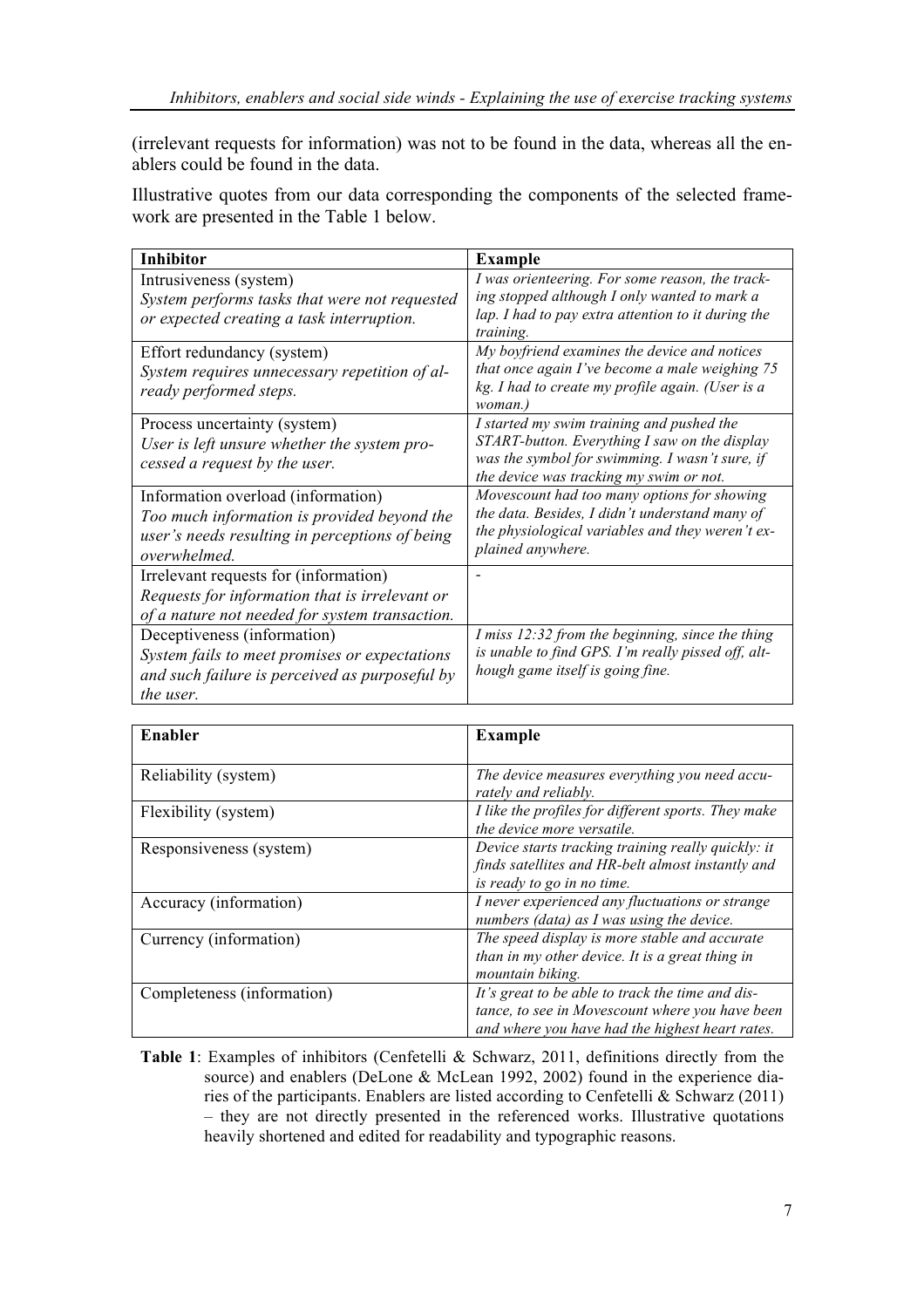### **4.3 Side winds**

Although the explanatory power of the theoretical framework with our data was decent, we also found a remarkable amount of factors influencing the use and adoption of exercise tracking systems, which could not be explained by the factors of the theoretical framework.

Most of these factors were strongly connected either to the reference groups of the user or to the user's self-reflection or self-image. Users reported their context-dependent experience on their teammates, their personal impressions, successes and failures. In the conceptual level analysis it was determined that most of these factors could be categorised either as social factors or as factors strongly connected to the self of the user. Therefore, we decided to create two new categories in addition to inhibitors and enablers. These categories are the category *social,* which includes factors describing the social environment, connections and actions of the user and the category *self,* which represents the self-reflective components of the context-dependent behaviour or technology use. These categories with illustrative quotes from our data are presented in the Table 2.

| Social                                  | <b>Example</b>                                                                                                                           |
|-----------------------------------------|------------------------------------------------------------------------------------------------------------------------------------------|
| Role of the significant others          | My partner is using a heart rate monitor and<br>(s) he recommended the use also for me.                                                  |
| Significant social ties to be supported | My passion is triathlon and I want to be able to<br>share my training data and discuss my training<br>with the triathletes of my choice. |
| Own role in the social world of context | I do not consider myself an athlete $-I$ am only<br>doing exercise for my health and fun and I can't<br>imagine myself going to a gym.   |

| <b>Self</b>                              | <b>Example</b>                                                                                                                           |
|------------------------------------------|------------------------------------------------------------------------------------------------------------------------------------------|
| Self-reflection in the context of use    | I don't want to be like those pro-runners in their<br>tights, with their recovery drink belts and bleep-<br>ing sport gadgets.           |
| Self-efficacy in the context of use      | I've never been good at sports, but I still try to<br>do something to keep myself lively and fit.                                        |
| Motives for the activity to be supported | I always wonder if my exercise is doing any<br>good. I want to stay fit and get fitter, but going<br>for a walk just feels far too easy. |

**Table 2**: Examples of factors of the categories of *social* and *self* found in the research data. Illustrative quotations heavily shortened and edited for readability and typographic reasons. Please, see note for the new categories in section 5.3.

The categories of *social* and *self* were not as dominantly present in the experiences of the user as inhibitors and enablers. It seems that the techno-deterministic components of adoption and use (in this case inhibitors and enablers) are the most important factors having influence on the decision of an individual. However, the factors of social and self seem to shape the adoption and use decision of the users. In addition to this, they might alter the interpretation of a given feature or context. Therefore, we refer to them as side winds. One can think of an aeroplane: its course and speed are mainly determined by the head- and tailwind (inhibitors and enablers), but the side winds (in our case social and self) have to be taken into account as well when calculating the neces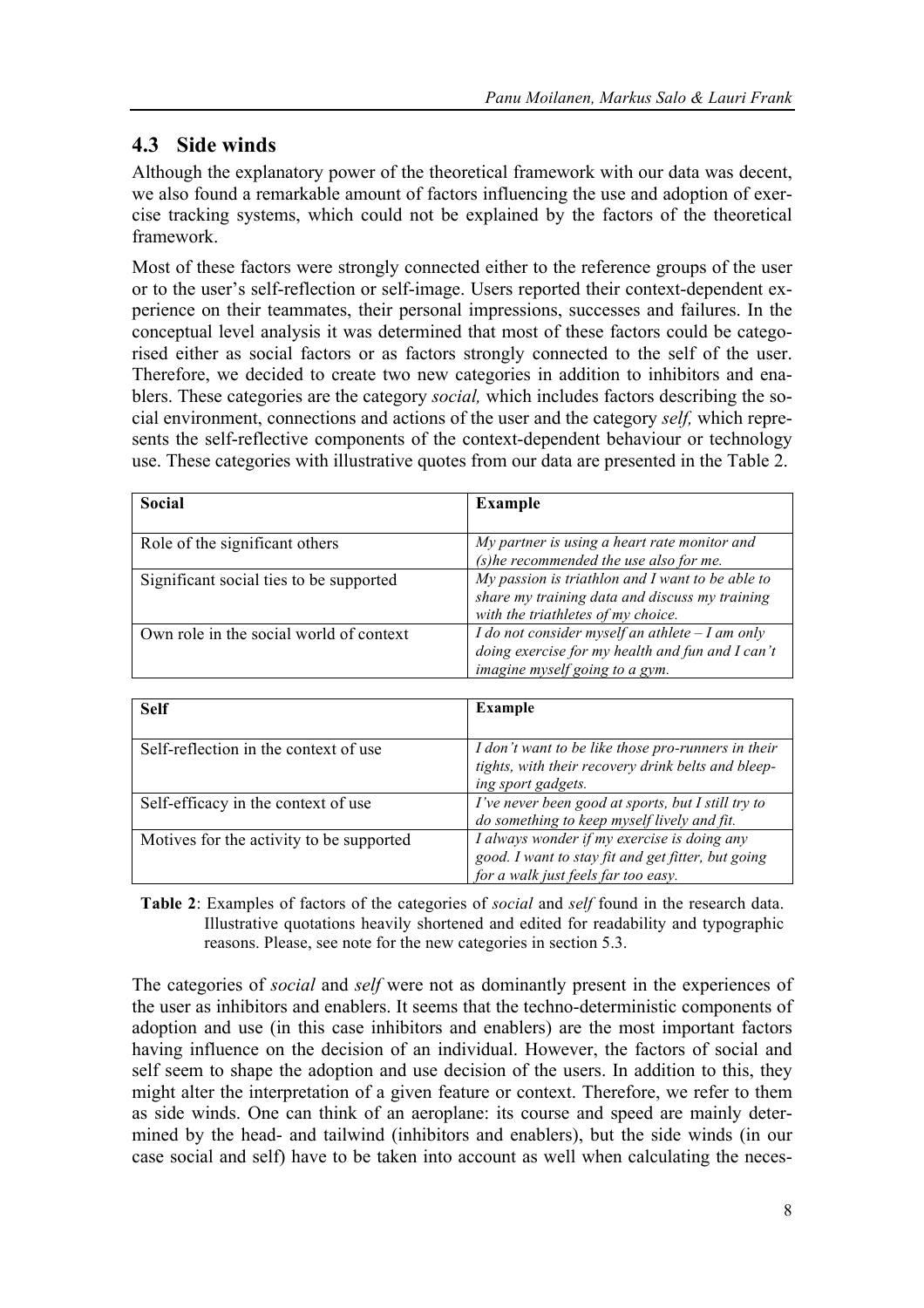sary steering manoeuvres. Fundamentally, both the actual social components and the components connected to self are anchored to the social world the user is acting in. Therefore, they can be both seen as social side winds.

An important factor found in the user diaries was the gender-dependency of technology. The female users quite often perceived the tested system as masculine and especially the physical device was not regarded suitable to be used by women.

Both the original categories of inhibitors and enablers and the new categories of social and self are shown in the Figure 1 (below), which summarises our extended framework to explain the use of exercise tracking systems.



**Figure 1**: Extended framework to explain the use of exercise tracking systems. Framework is based on *inhibitors* and *enablers* as presented by Cenfetelli & Schwarz (2011) which are supplemented with the categories of *social* and *self* based on the data collected with user diaries.

# **5 Discussion**

The selected techno-deterministic framework was quite adequate in describing the usage data. However, our study showed that in the case of individuals being the users, it is important to realise that enablers and inhibitors of technology use cannot be seen only techno-deterministically in relation to system and information.

First, one should consider the basic motives of using technology. Van der Heijden (2004) has distinguished utilitarian and hedonic information systems, the latter being strongly connected to leisure activities, focusing on the fun-aspect of use and encouraging prolonged rather than productive use. This is normally the case with exercise track-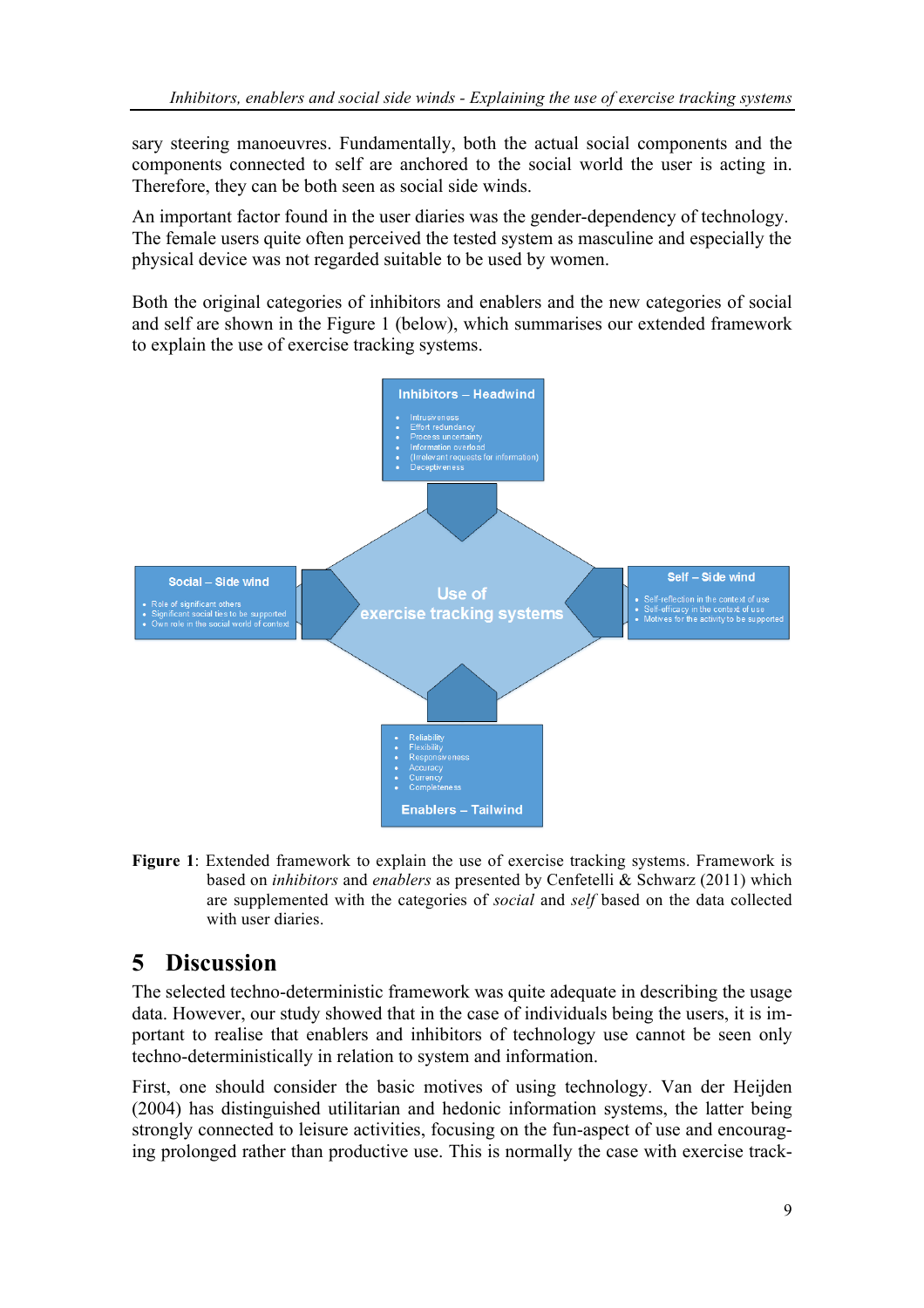ing systems, which are used in the private sphere of live. Techno-deterministic models of technology adoption and use are dominantly developed, used and researched in the context of utilitarian information systems, and the nature of information systems forms an important boundary condition for their applicability.

Second, the social context of the information system use becomes an important factor of technology adoption and use especially in the case of hedonic information systems used by individuals. Therefore, the social world the users are acting in has to be taken into account as well. Unruh (1980) suggests that we simultaneously live in different social worlds and that our involvement in these worlds has an effect on our concept of our self and on our behaviour in these worlds. Our role in these worlds can vary depending on the level of our commitment to the given social world and we can be strangers, tourists, regulars or insiders – insiders being those in the inner most circles of the social world.

Koski (2008) has refined Unruh's thoughts by bringing them to the world of exercise. He has coined the concept of physical activity relationship (PAR), with which he refers to the relationship describing individuals' social encounters with the world of sport and physical activity not only by exercising but also by following, producing and consuming the meanings of sport and exercise. Consuming meanings may also be interpreted as consuming and using artefacts vital for the involvement in a given social world (Schouten & McAlexander 1995). Hence, an exercise tracking system can be seen as such artefact to be consumed or as a medium acting as a platform enabling producing, transferring and sharing meanings of a social world of exercise.

### **5.1 Research implications**

DeLone and McLean (2002) state that an important reason for their ten-year update of the information system success model was the fact that "the role of IS has changed and progressed during the last decade". This development has not ended – on the contrary, it is now more rapid than ever. Information systems use of today is characterised by factors almost incomprehensible only a decade ago: consumerisation, pervasiveness, convergence and ubiquitousness of information systems are challenging not only the ISdevelopers but also scholars trying to understand their adoption and use. Therefore, our study attempts to extend the previous theorising on technology enablers and inhibitors by binding them with dimension of social and self.

As technology and information systems are ever more entering into the most private spheres of our lives and into the high-involvement contexts of our selves (such as sport and exercise), it is extremely important to understand, how they are conceived, adopted and used in these settings. To achieve this, one has to do research not only to describe or explain, but also to understand. This intrinsically requires complementing technodeterministic models and methods with models and methods anchored in the social. These two methodological foundations should not, however, be seen as opponents or extremities, since both of them have explanatory power regardless of the technology, context or social ties. An important future research direction is the interplay of these two - also the factors appearing to be strongly linked to technology *per se* might be influenced by the social in some contexts. This applies to interpretation of inhibitors and enablers in general as well: to certain extent, they are also socially constructed by the users.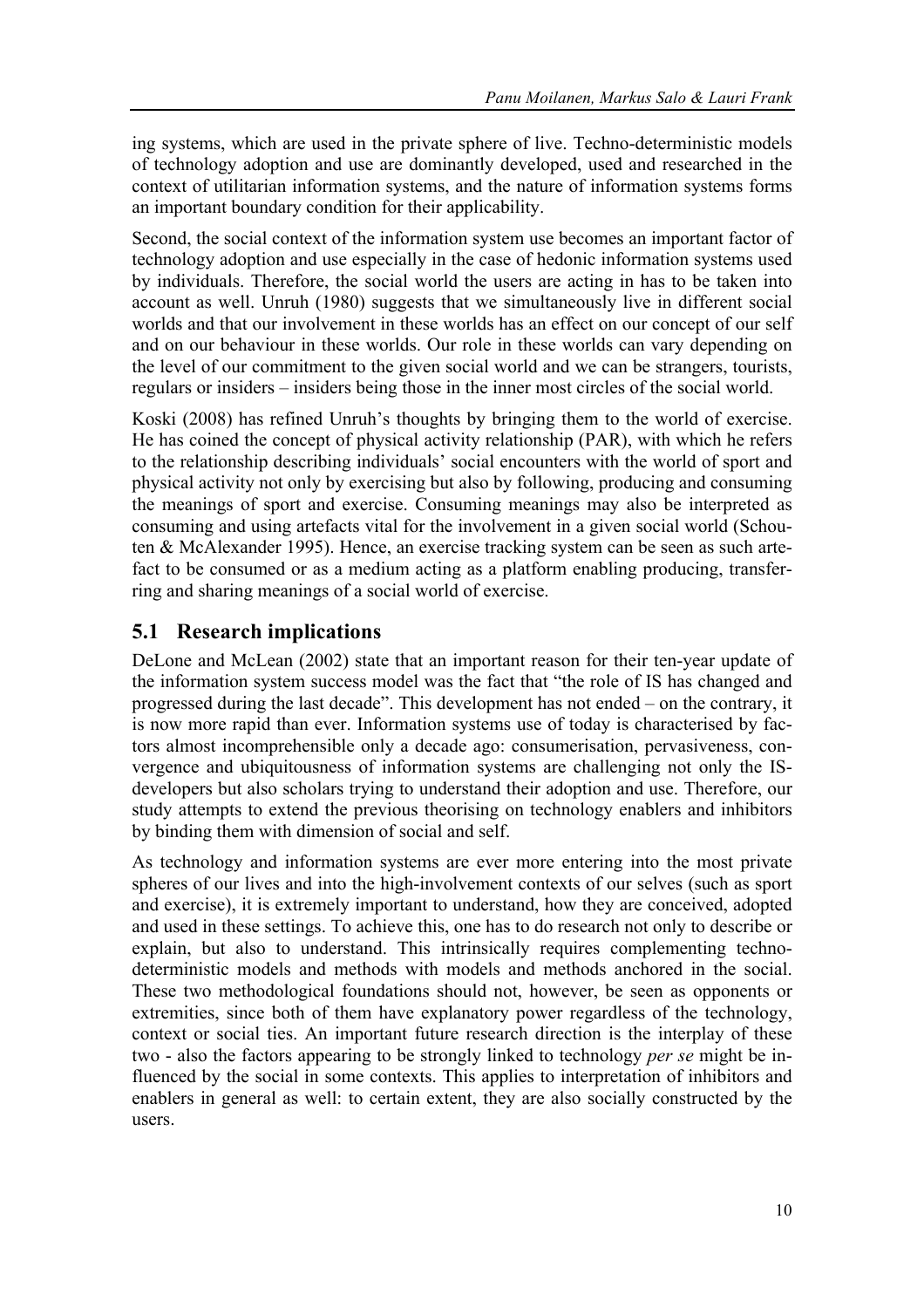## **5.2 Practical implications**

Exercise tracking system providers may utilise our context-specific findings to improve their products and services. In the user diaries, negative experiences were distinctively dominant compared to positive experiences. This is not a surprise, as e.g. prospect theory (Kahneman & Tversky 1979) describes an asymmetry between negative and positive impressions despite them having a similar magnitude. As a result, negative impressions often overshadow positive impression when an object (in this case, exercise tracking system) is evaluated (Skowronski & Carlston 1987). However, many of the factors now conceived as inhibitors were actually neutral product characteristics or features, and they only became inhibitors just because of inconsiderate design or poorly structured instructions.

The exercise tracking system used in this study represents a state-of-the-art level in its class: the number of features is abundant or for some users, overwhelming – e.g. the user's guide of the physical device is 128 pages long. The system is designed by a company, which is known for its hobbyist product development strategy and for product development teams extremely passionate for sports themselves (Kotro 2005). In other words, the system was developed by people being insiders of a social world of sport and consequently it can be argued (or at least suspected) that it was developed also *for* people being insiders of a social world of sport.

Our study showed that the artefact designed appeared for many users as overly complicated, overwhelmingly capable and strongly linked to professional sports. Considering the market structure and high hopes on the use of exercise tracking systems as an aid to promote physical activity in general, we urge the developers for more active interaction with users in every circle of the physical activity relationship and social world of sport and exercise. In addition to this, the perceived gender-specificity should be taken into account as well: although technology products can never be totally neutral, they should be designed in a way that they are not perceived e.g. overly masculine, if they are intended to be used by both genders.

## **5.3 Limitations and future research**

There are certain limitations for this study. This study was based on the input of ten users. Although saturation was detected on many areas of interest, the amount of data should be considered when assessing the results of the study. The amount of data also has an effect on the definition of the new categories of social and self : at the moment, they (including their names and factors) are quite abstract, but we hope to be able to define them more precisely as we collect more data on this research topic.

The study brought forward also many aspects strongly connected to the physical device or physical conditions of the system use. These aspects, which represented e.g. some aspects of physical usability, were not covered by the framework or by the new categories defined in this study.

In the future, the physical attributes of information systems use should be, however, researched further, as information technology is – as in the case of exercise tracking systems - becoming pervasive and ubiquitous (i.e. information systems are more often used e.g. through mobile devices).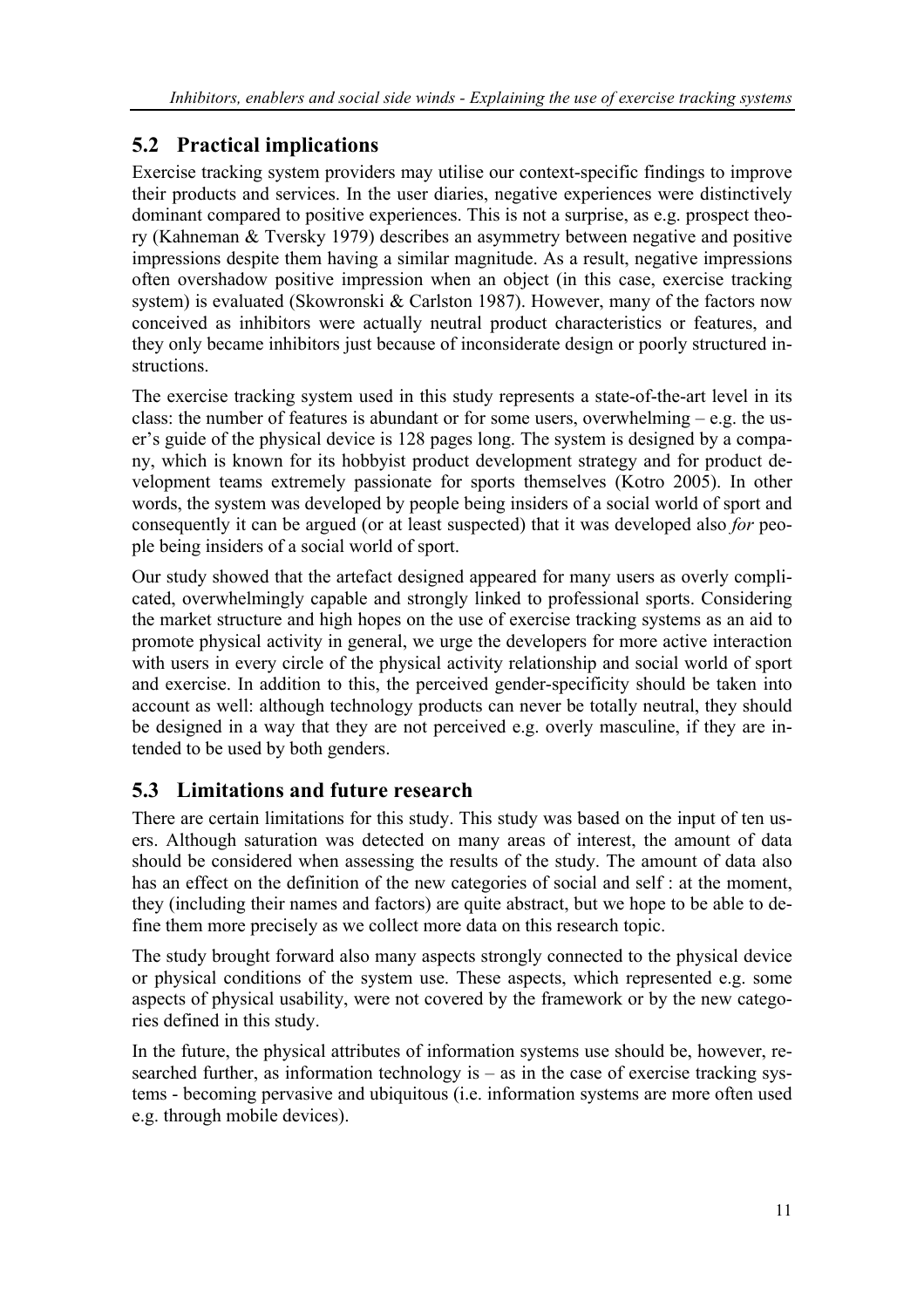The evolving nature of information technology into the direction of hedonic systems postulates the need for research especially in the areas connected to social and self. In addition to this, personal informatics – a class of tools used by people to collect contextspecific personal information for purposes of self-reflection and self-monitoring to gain self-knowledge is an important technological direction and area of future research combining both the importance of physical attributes and relevance of the social understanding.

#### **Acknowledgements**

The authors wish to thank Suunto Oy (Finland) for providing us with the Suunto Ambit 2 –devices and connected services for use in this study free of charge. We would like to emphasise that this study was conducted independently at the University of Jyväskylä, Finland and that Suunto Corporation in no way had on impact on the research process or received no other information than given in the scientific reporting of the study. We are also grateful to the persons who participated in this study without compensation and provided us with their invaluable insights making this study possible.

#### **References**

- Berger, P. L. (1967). The Social Construction of Reality: A Treatise in the Sociology of Knowledge. New York: Doubleday.
- Borodulin, K. (2006). Physical Activity, Fitness, Abdominal Obesity, and Cardiovascular Risk Factors in Finnish Men and Women: The National FINRISK 2002 Study. Helsinki: National Public Health Institute. URN:ISBN:951-740-586-3.
- Bravata, D. M., Smith-Spangler, C., Sundaram, V., Gienger, A. L., Lin, N., Lewis, R., Stave, C. D., Olkin, I., & Sirard, J. R. (2007). Using Pedometers to Increase Physical Activity and Improve Health: A Systematic Review. Journal of the American Medical Association, 298(19), 2296–2304. DOI:10.1001/jama.298.19.2296.
- Butte, N., Ekelund, U. & Westerterp, K. L. (2012). Assessing Physical Activity Using Wearable Monitors: Measures of Physical Activity. Medicine & Science in Sports & Exercise 44(1S), 5-12. DOI:10.1249/MSS.0b013e3182399c0e.
- Carter, S. & Mankoff, J. (2005). When Participants Do the Capturing: The Role of Media in Diary Studies. Proceedings of the SIGCHI Conference on Human Factors in Computing Systems, 899-908. DOI: 10.1145/1054972.1055098.
- Cenfetelli, R. T. & Schwarz, A. (2011). Identifying and Testing the Inhibitors of Technology Usage Intentions. Information Systems Research 22(4), 808-823. DOI:10.1287/isre.1100.0295.
- Davis, F. D. (1989), Perceived usefulness, perceived ease of use, and user acceptance of information technology. MIS Quarterly, 13(3): 319–340.
- DeLone, W. H. & McLean E. R. (1992). Information systems success: The quest for the dependent variable. Information Systems Research. 3(1) 60–95.
- DeLone, W. H. & McLean E. R. (2003). The DeLone and McLean model of information systems success: A ten-year update. Journal of Management Information Systems 19(4) 9–30.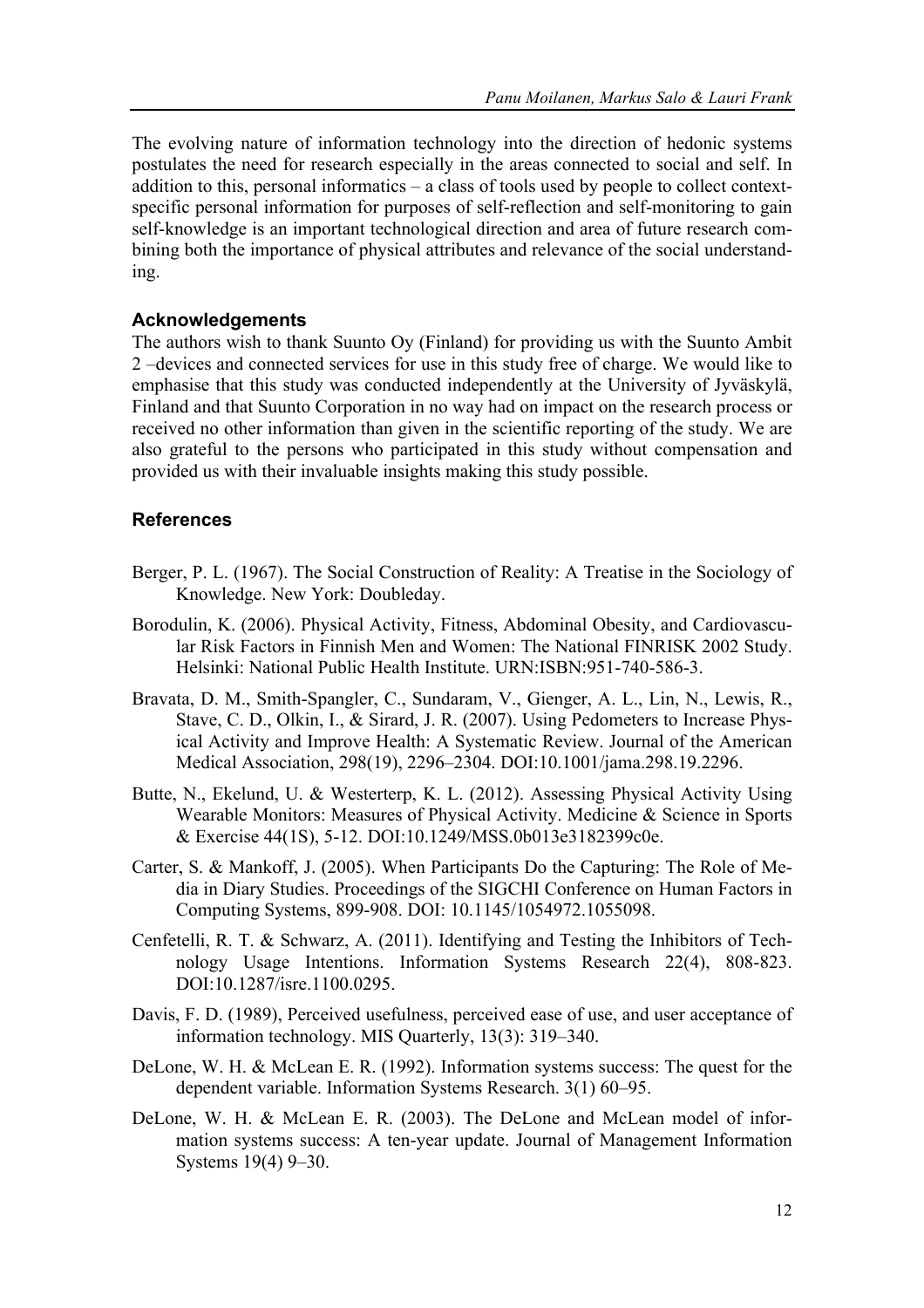- Flanagan, J.C. (1954). The critical incident technique. Psychological Bulletin, 51(4), 327-358.
- Fogg, B. J. (2003). Persuasive Technology: Using Computers to Change What We Think and Do. San Francisco (Calif.): Morgan Kaufmann Publishers.
- Friese, S. (2012). Qualitative Data Analysis with ATLAS.ti. Los Angeles (Calif.): Sage.
- Gremler, D.D. (2004). The critical incident technique in service research. Journal of Service Research, 7(1), 65-89. DOI:10.1177/1094670504266138.
- Heiskanen, J., Kärkkäinen, O-P., Hakonen, H., Lindholm, H., Eklund, J., Tammelin, T. & Havas, E. (2011). Suomalaisen työikäisen kestävyyskunto. Nykyhetken tilanne ja ennusteita. Jyväskylä: LIKES.
- Holloway, B.B. & Beatty, S.E. (2008). Satisfiers and dissatisfiers in the online environment: A critical incident assessment. Journal of Service Research, 10(4), 347- 364. DOI: 10.1177/1094670508314266.
- Juutinen-Finni, T. (2010). Lihas lepää pääosan päivää liikkuvallakin. Liikunta & Tiede 47 (2010) : 4, 26-29.
- Kahneman, D., A. Tversky. (1979). Prospect theory: An analysis of decision under risk. Econometrica 47, 263–292.
- Koski, P. (2008). Physical Activity Relationship (PAR). International Review for the Sociology of Sport 2008 (43), 151-163. DOI:10.1177/1012690208095374.
- Kotro, T. (2005). Hobbyist knowing in product development : desirable objects and passion for sports in Suunto Corporation. Helsinki : University of Art and Design.
- Krippendorff, K. (2013). Content analysis : an introduction to its methodology. Los Angeles ; London : SAGE.
- Limberg, L. (2000). Phenomenography: A relational approach to research on information needs, seeking and use. The New Review of Information Behaviour Research, 1, 51-67.
- Makkonen, M., Frank, L., Kari, T., & Moilanen, P. (2012a). Examining the Usage Intentions of Exercise Monitoring Devices: The Usage of Pedometers and Route Trackers in Finland. In U. Lechner, D. Wigand, & A. Pucihar (Eds.), Proceedings of the 25th Bled eConference. Kranj: Moderna organizacija, 439-453.
- Makkonen, M., Frank, L., Kari, T., & Moilanen, P. (2012b). Explaining the usage intentions of exercise monitoring devices: The usage of heart rate monitors in Finland. In Proceedings of the 18th Americas Conference on Information Systems. Atlanta, GA: Association for Information Systems.
- Makkonen, M., Frank, L., Kari, T., & Moilanen, P. (2012c). The effects of gender and age on the adoption of electronic exercise diaries. In G. Bradley, D. Whitehouse, & A. Lin (Eds.), Proceedings of the IADIS International Conferences ICT, Society and Human Beings 2012 and e-Commerce 2012, Section II. Lisbon: IADIS Press, 43-53.
- Malinen, S. & Nurkka, P. (2013). The role of community in exercise: Cross-cultural study of online exercise diary users. Proceedings of the 6th International Conference on Communities and Technologies, 55-63.